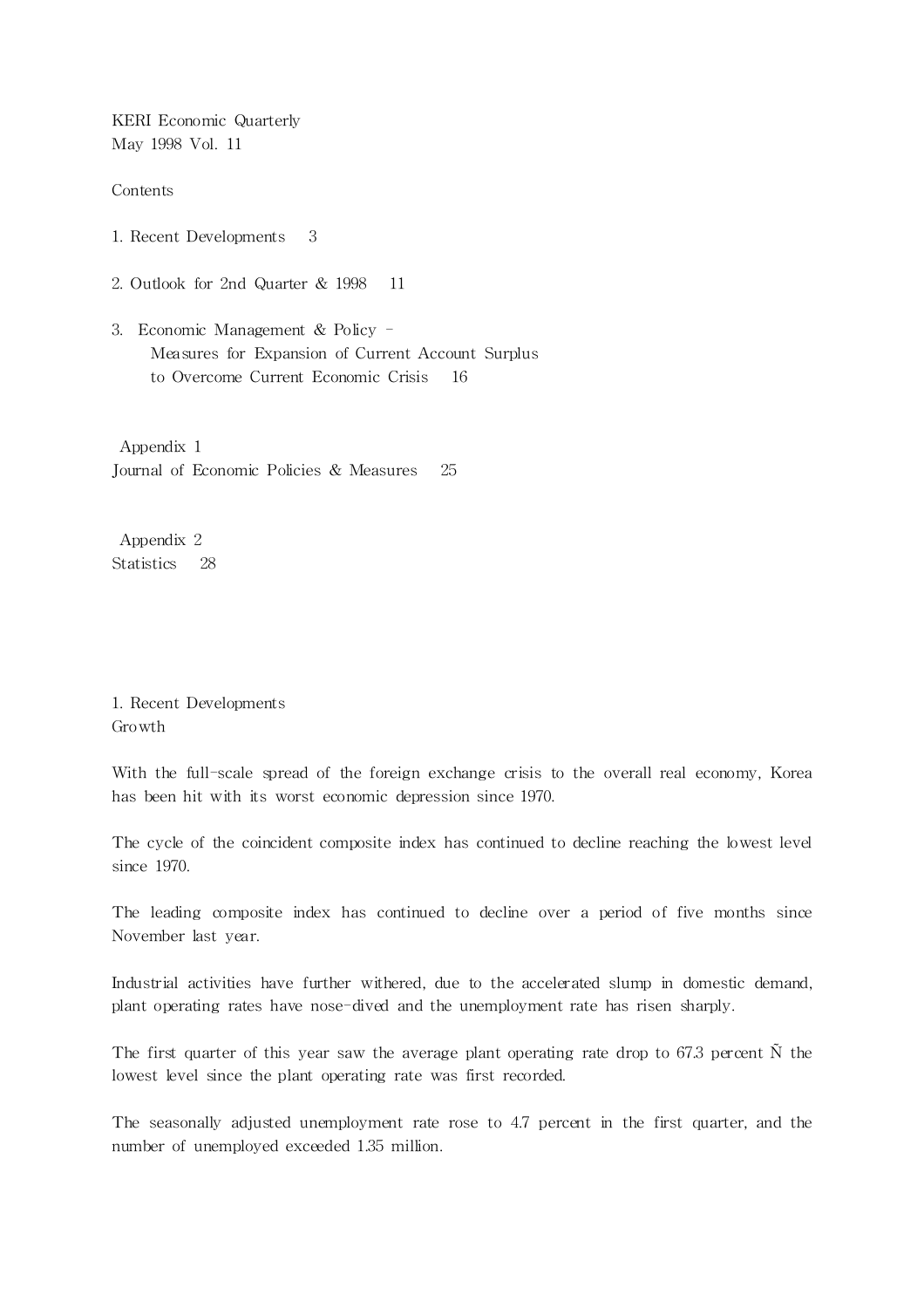Influenced by the further acceleration of the slump in domestic demand, both industrial production and shipments marked negative growth.

Industrial production in the first quarter registered a minus 7.8 percent growth from the same quarter of last year.

Domestic shipments decreased 22.1 percent, however export shipments marked a growth of 30.6 percent, influenced by the sharp depreciation of the won, thus marking an overall shipment decrease of 7.5 percent from the same quarter of last year.

### Private Consumption

Private consumption in the last quarter of 1997 marked a minus 1.0 percent growth, led by a whopping negative 14.6 percent growth in consumption of durable goods.

This marked the first negative growth in private consumption since the last quarter of 1988, which witnessed a growth of minus 3.0 percent.

The beginning of 1998 saw an accelerated slump in retail and wholesale trade, thereby increasing the negative growth in private consumption in the first quarter of 1998.

This resulted from the sharp withering of consumption propensity due to the foreign exchange crisis that also brought down prices of real estate and other assets which in return reduced income from assets, raised commodity prices and reduced labor income Ñ factors that pushed down the general purchasing power.

### Investments

Equipment investments in the last quarter of 1997 marked a growth of minus 28.2 percent from a year earlier, influenced by negative growth rates of 20.8 percent in machinery investment and 43.7 percent in transportation equipment.

In the first quarter of 1998, facility investment-related indexes, including domestic machinery orders, dropped sharply.

Domestic orders for machinery marked an overall growth of minus 39.9 percent, due to the continued slump in equipment investment in the private sector.

Imports of machinery and shipments of machinery for domestic use also marked negative growth rates of 52.9 percent and 35.1 percent, respectively, from a year earlier.

This resulted from further deterioration in the investment environment of the private sector induced by high interest rates. A depressed capital market decreased investments in the public sector stemming from tight government fiscal policy.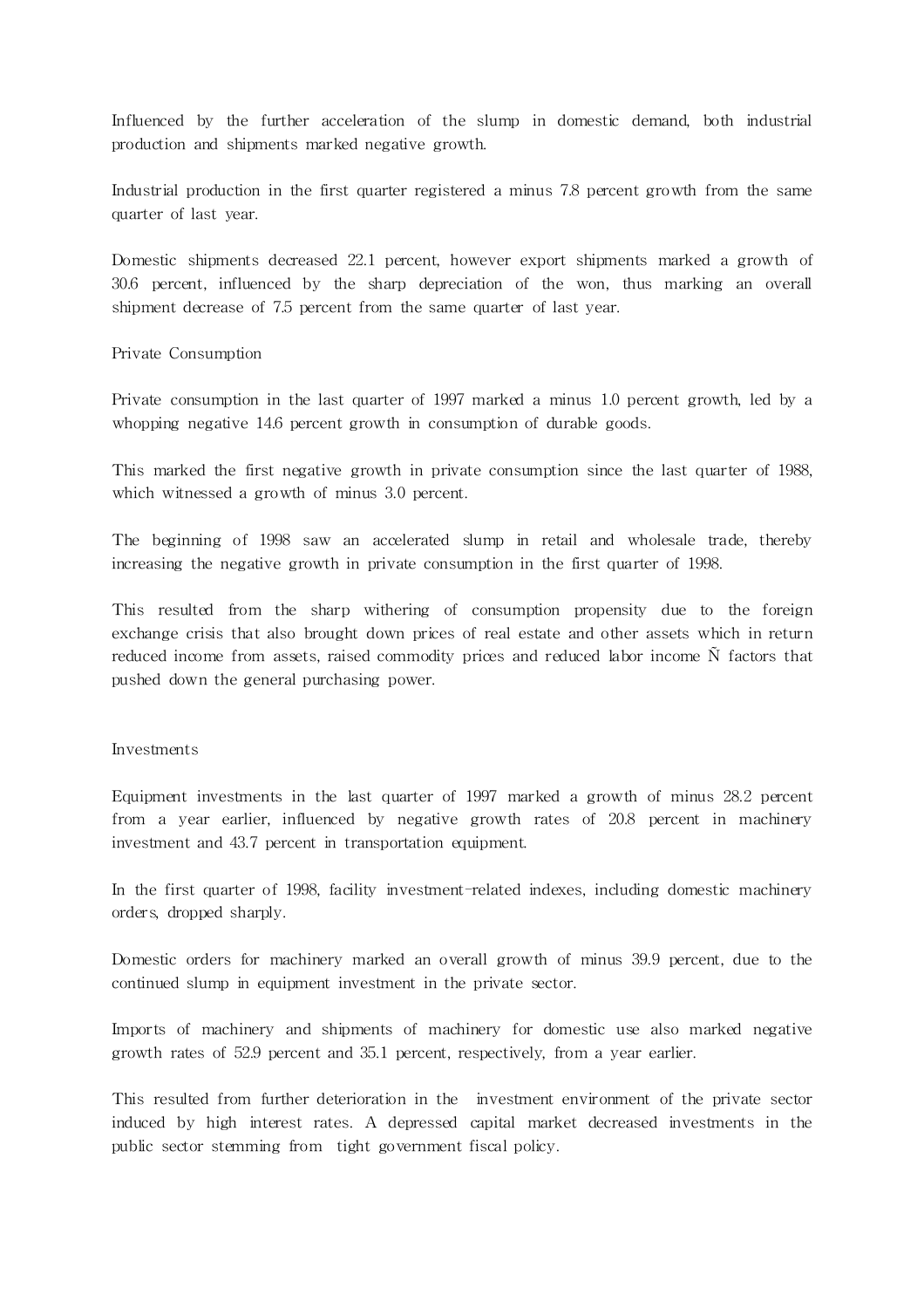Construction investments in the last quarter of 1997 witnessed minimal growth of 3.7 percent from a year earlier, reflecting the continued slump in the construction of housing and industrial plants.

Domestic construction orders continued to decline, especially in the private sector, and the year-to-year negative growth rate climbed from 17.8 percent in the last quarter of last year to a minus 24.5 percent in the first quarter of this year.

This has resulted from a continued slump in real estate transactions coupled with lagging investment in the public sector caused by the stringent fiscal policy of the government.

Foreign Trade & Balance of Payments While exports have been on the rise and imports on the decline, the scale of total foreign trade has been decreasing.

Exports in the first quarter amounted to \$32.3 billion  $\tilde{N}$  up 8.7 percent from a year earlier, thanks to the depreciation of the won and exports of gold.

Imports during the same quarter amounted to just \$23.91 billion  $\tilde{N}$  down 35.5 percent, influenced by a sharp reduction in the import of consumer goods, raw materials, and capital goods.

By industrial sector, exports of chemical/heavy industry products were favorable while those of light industrial products were unfavorable. By region, exports to advanced nations were favorable while those to developing nations in Southeast Asia were lagging.

Thanks to a surplus in the goods and services accounts, the first quarter of this year witnessed a current account surplus of \$10.69 billion.

The goods account marked a surplus of \$9.67 billion, reflecting the sharp decline in imports.

The services account also registered a \$570 million surplus, thanks to a \$560 million surplus in the travel account.

In the capital transaction sector, the first quarter witnessed a net influx of \$1.39 billion. This resulted from increased investment in the stock market by foreigners as a result of the somewhat moderated foreign exchange crisis.

# Prices

During the first quarter of this year prices rose sharply, influenced by the marked depreciation of the won. Prices of those products manufactured with imported raw materials rose in a particularly conspicuous manner.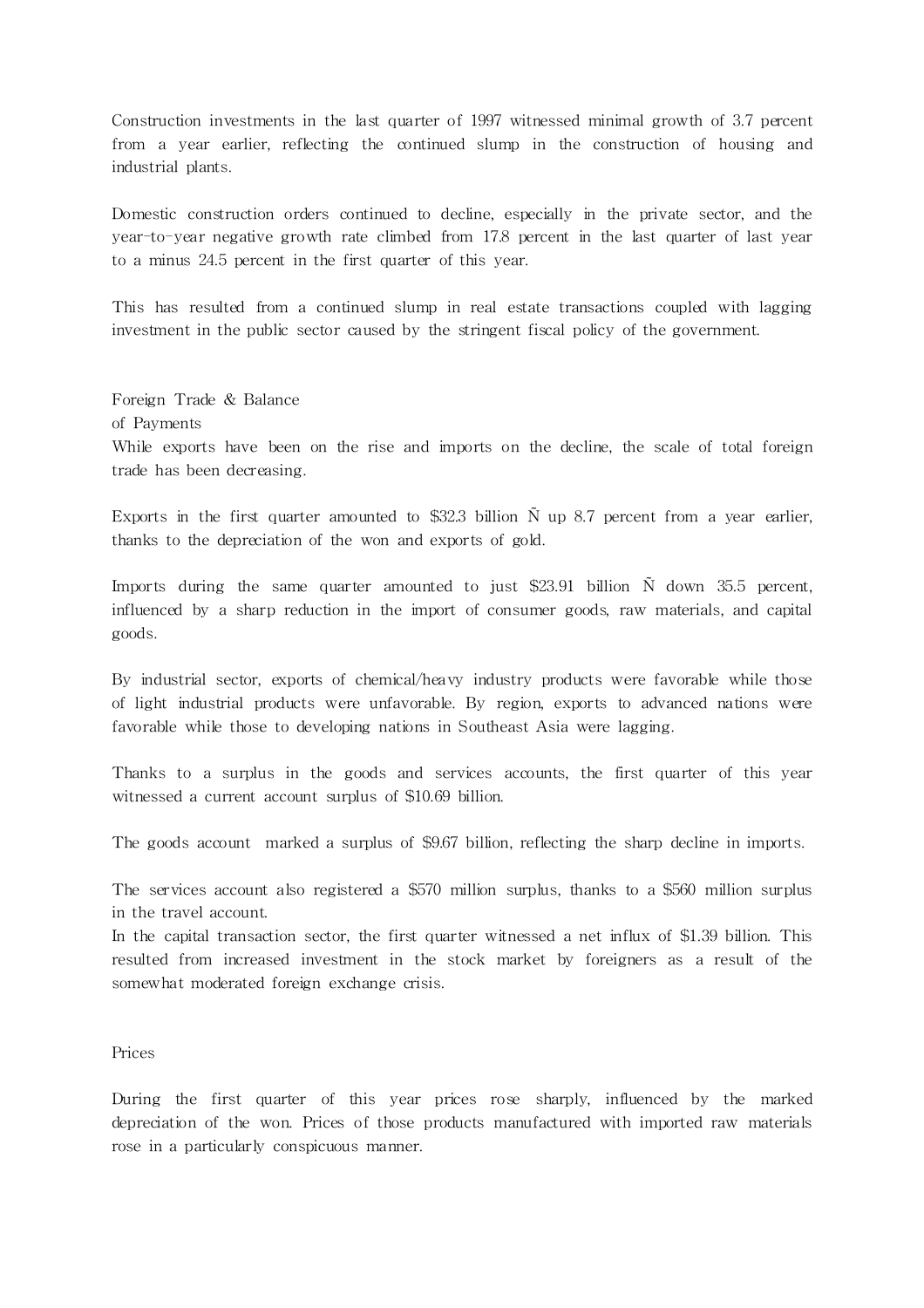In the first quarter of this year, consumer prices rose 9.0 percent from the same period of last year, while producer prices were up 16.8 percent during the same period.

Since mid-February of this year, however, the inflationary price spiral has slowed, influenced by the gradual stabilization of the won-dollar exchange rate and the decreased price of crude oil on the international market.

Money & Banking

The growth rate of the money supply has been slowing since the beginning of this year.

The year-to-year growth rate in the money supply, which got as high as 14.7 percent in terms of MCT in December last year to ease the acute shortage of liquidity, dropped to 9.6 percent in March of this year due to the tight monetary policy.

The growth rate of the total money supply (M2) has slowed, due to a credit crunch and the shifting of capital in favor of high-interest yielding monetary products.

It appears that the won-dollar exchange rate and interest rates are becoming somewhat stabilized, influenced by a growing surplus in foreign trade, influx of foreign capital into the stock market, favorable outcomes in negotiations with foreign creditors for the extension of the maturity of short-term foreign debt induced by financial institutions, improvement of Korea $\blacksquare$   $\blacksquare$  credit rating and increased foreign exchange holdings.

The won-dollar exchange rate is likely to stabilize at around the 1,300 won per dollar level.

Interest rates have been lowered since the end of last year, but still remain at a high level of around 18 percent. Recent Developments Growth & Employment

Inasmuch as a stringent financial policy and restructuring of financial institutions in 1998 are unavoidable due to the IMF bailout accord, Korea $\pi$  = economic growth is likely to decline fro m 5.5 percent in 1997 to a growth of around minus 3 percent in the first half of this year an d minus 0.5 percent for the whole of the year.

The anticipated influx of foreign exchange in 1998 notwithstanding, it will be inevitable to pursue a stringent monetary policy, as the annual supply ceiling of reserves and total liquidity (M3) is pegged at the 13.5 percent level. Moreover, tight liquidity and high interest rates will prevail in the first half of this year, due to the lag in restructuring of financial institutions.

The sharp decline in domestic demand makes it inevitable to overcome the current economic slump through increased exports. Nonetheless, export growth rates are likely to mark 3.3 percent (excluding gold exports) in the first quarter and 6.7 percent in the second quarter of this year. This prediction stems from decreased export unit prices and restricted foreign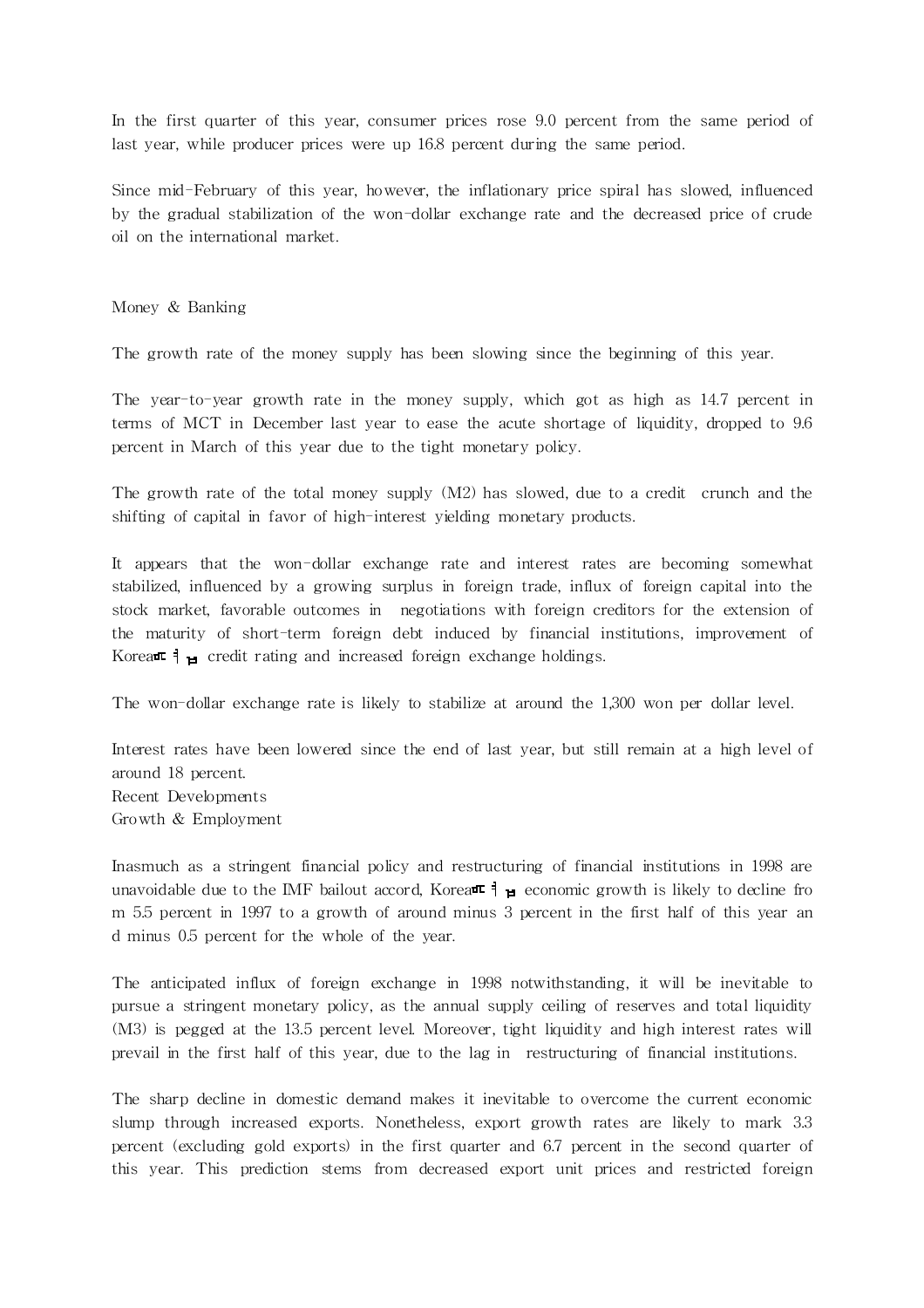trade-related financing.

In 1998, influenced by a low economic growth rate stemming from lagging domestic and external demand and from the process of restructuring of financial institutions and enterprises, the unemployment rate will increase to 7-8 percent and the economically active population will decline. This trend is likely to last for a considerable period.

On the other hand, according to a plan being promoted by export-oriented private enterprises, it will not be difficult to attain a current account surplus of \$50 billion this year, provided that the prevailing stringent foreign trade-related financing environment is eased without delay so as to maximize the effect of the sharp depreciation of the won and thus pave the way for a double-digit growth in exports and that decreased imports are taken into consideration.

In fact, unless the serious bottleneck, i.e. the stringent foreign trade financing climate, is removed as soon as possible, the export growth rate in 1998 will remain at the single-digit level as was the case in 1997.

The domestic demand sector is likely to witness further radical withering, due to lower household income, a decline in enterprise investments and blunted government expenditures.

The export growth rate this year may somewhat surpass that of last year, thanks to the sharp depreciation of the won. However, it will still remain at single-digit growth as was the case last year in view of the fact that unit export prices dropped as much as 30 percent for some items in the first quarter of this year and also that exports to Japan and Southeast Asia have been lagging due to the adverse influence of foreign exchange crises gripping Southeast Asian nations.

Private consumption is likely to register around a minus 3 percent growth rate this year, influenced by the inevitable decline in the purchasing power due to the protracted business depression, the trends of increasing unemployment, declining wages, and the continuing slump in the real estate and stock markets.

Equipment investment growth is also expected to witness a whopping minus 31.5 percent this year due to a series of unfavorable factors, including deteriorating enterprise profitability, the uncertain business outlook, and ongoing enterprise restructuring which is certain to entail manpower cuts, increasing unemployment.

The construction sector is likely to witness negative growth of around 12 percent this year, caused primarily by retrenchment in social infrastructure projects that will inevitably reduce civil engineering and construction expenditures, difficulties in raising funds stemming from tight liquidity, and increased prices of construction-rela ted materials.

Prices

The growth rate of consumer prices is likely to level off after hitting a peak in the first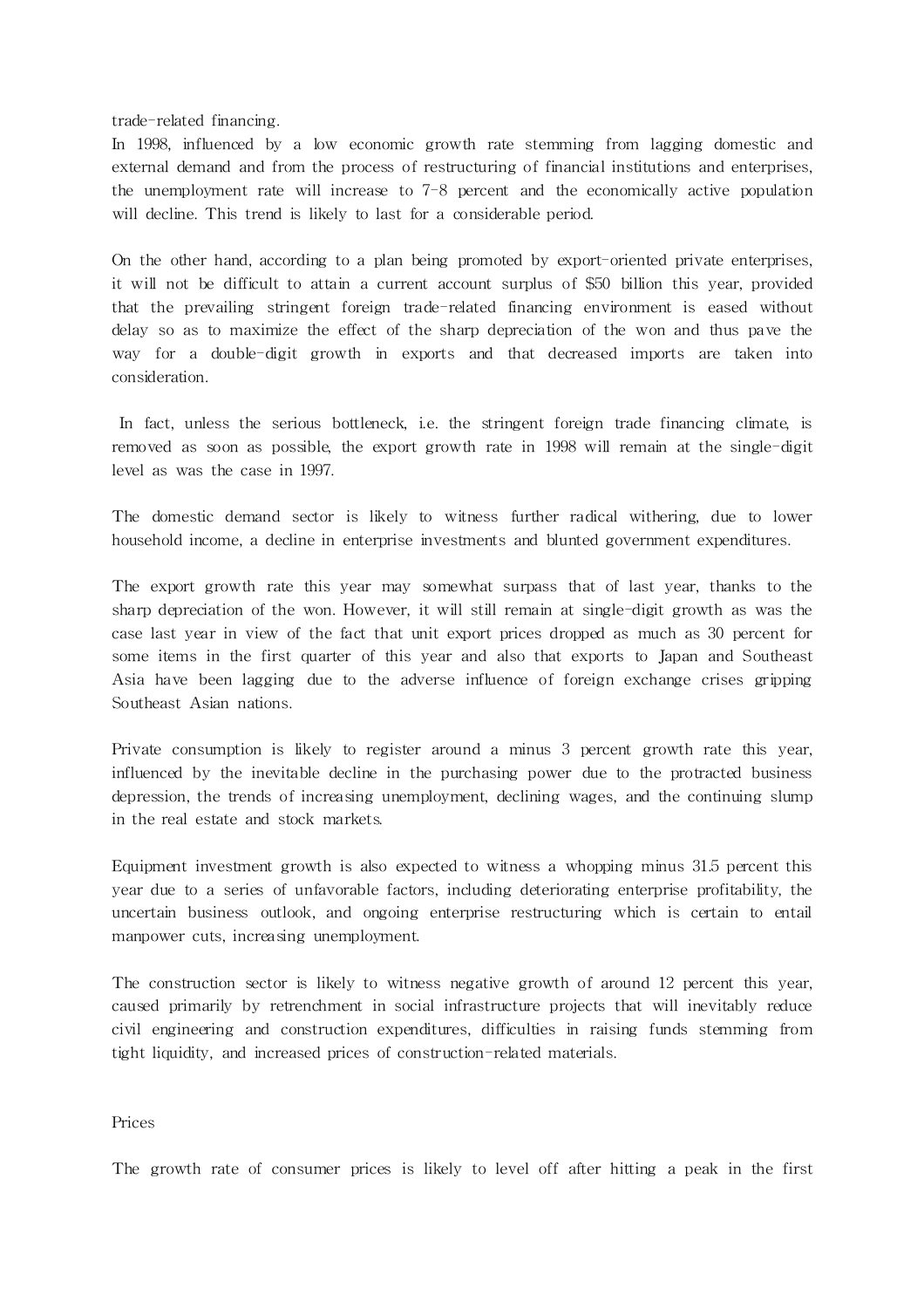quarter of this year. However, the average of monthly growth rates this year will be around 8 percent  $\tilde{N}$  still the highest since 1991 when Korea  $\mathbb{I}$  = economy peaked.

The inflationary pressure is expected to ease somewhat from the second quarter of this year due to stunted domestic demand, stabilized international market prices of energy and other raw materials and stringent economic management in order to meet the IMF-imposed macroeconomic program.

However, annual prices this year are still likely to rise somewhat as the influence of the sharp depreciation of the won is gradually reflected in domestic market prices, spearheaded by prices of those products largely dependent upon imported raw ma terials including petroleum products.

Foreign Trade & Balance of Payments

The foreign trade sector, which witnessed a \$3.8 billion deficit in 1997, is expected to record a whopping \$30 billion surplus in 1998, due chiefly to a sharp reduction in imports.

It appears that imports of both consumer goods and capital goods will decrease as much as 20 percent in 1998, stimulated by the prolonged business recession, slump in domestic demand for consumer goods and slowdown in investments.

On the other hand, the effect of the sharp depreciation of the won is expected to be felt in exports from the second half of this year. It needs to be noted, however, that the depreciation of the currencies of Korea $\pi$  and  $\pi$  competitors in the world market will halve the effect of the e depreciation of the won on top of the blunted exports to Southeast Asian nations and Japa n which have been experiencing economic difficulties of their own. Thus, unless efforts t o instigate drastic export expansion are made, it will be rather difficult to expect a significan t boost in exports this year.

Unlike the anticipa ted improvement in goods trade, the unfavorable balance in the services and income account sector will continue to exist in 1998 but at a moderated level of around \$1 billion. The unfavorable balance in the invisible trade sector is expected to be somewhat reduced in 1998 from 1997 as the tourism and foreign travel balance is likely to improve. A deficit is anticipated in the income account, due to increased payment of interest on short-term borrowings.

1998 is also likely to witness a \$30 billion surplus in the current account  $\tilde{N}$  an improvement of some \$40 billion from 1997.

### Interest & Exchange Rates

Influenced by a tight monetary policy, the first quarter of this year witnessed relatively high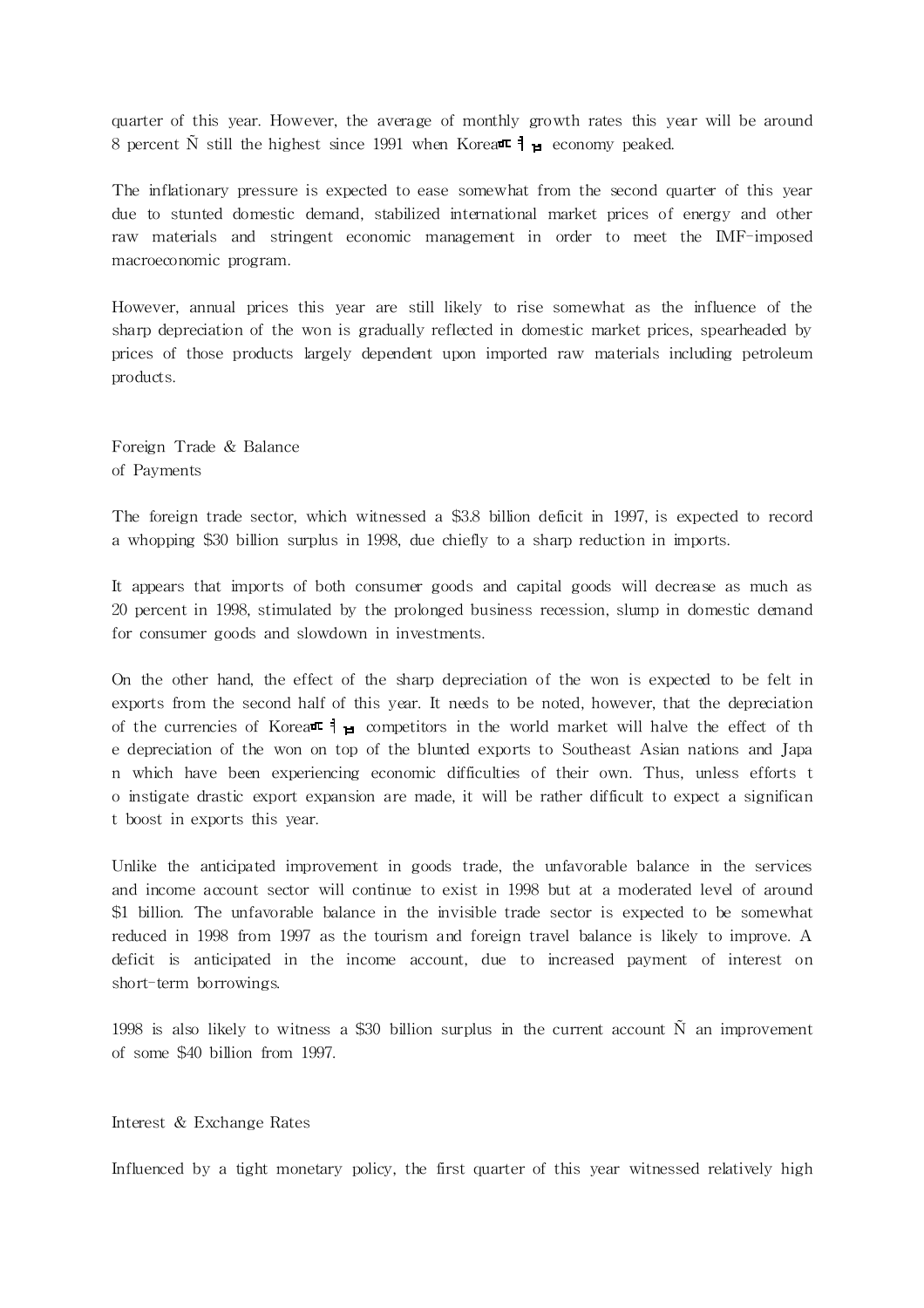interest rates of 18-20 percent. With the stabilization of the foreign exchange market in the second quarter of this year, interest rates were somewhat lower in the second quarter. This trend is likely to continue in the second half of this year with the interest rates likely to fall further to a level of 15-17 percent.

Having set the inflation rate for this year at 9 percent, the IMF has been demanding that the total liquidity (M3) be readjusted from time to time so as to realize the inflation target.

From the second quarter of this year, it is probable that interest rates will be maintained at around 15-17 percent, barring radical instability in the foreign exchange market. In fact, there is the possibility of a further decrease in interest rates in the second half of this year and thereafter, if the won maintains a path of slow but steady appreciation.

Since March the foreign exchange market has turned into a suppliersÕ market and the exchange rate has stabilized at around 1,300 won per dollar. Nonetheless, the won appears to be somewhat undervalued in terms of the real effective exchange rate.

According to evaluation of the won by our institute, the real effective exchange rate in the first quarter of this year was 1,130-1,170 won per dollar.

Affected by the lagging restructuring of financial institutions and enterprises, the unstable surplus in the current account, and the slow inducement of foreign capital due to an inconsistent government policy, the realization of the real effective exchange rate may not be possible until 1999 or even later.

In the short-term, the exchange rate depends not so much on increased foreign exchange holdings as it does on the restructuring of domestic financial institutions and enterprises. The won is likely to retain its slow appreciation path, thanks to the improved current account balance and decreased pressure on dollar demand.

It will only be possible to realize the real effective exchange rate early on if Korea  $\mathbb{F}$   $\mathbb{F}$  externa l credibility is restored, adequate foreign exchange market liquidity is ensured throug h withdrawal of ceilings on foreign ownership of shares on the stock exchange, a complet e opening of the stock market to foreigners is realized and the financial market is normalized.

KERI Economic Quarterly Ñ Measures for Expansion of the Current Account Surplus to Overcome the Current Economic Crisis Ñ

## Summary

The value of the won has somewhat stabilized thanks to the conversion of short-term foreign debt into long-term loans on top of the sustained surplus in the current account. However, the insolvency of financial institutions and enterprises is being aggravated and the unemployment rate has been rising.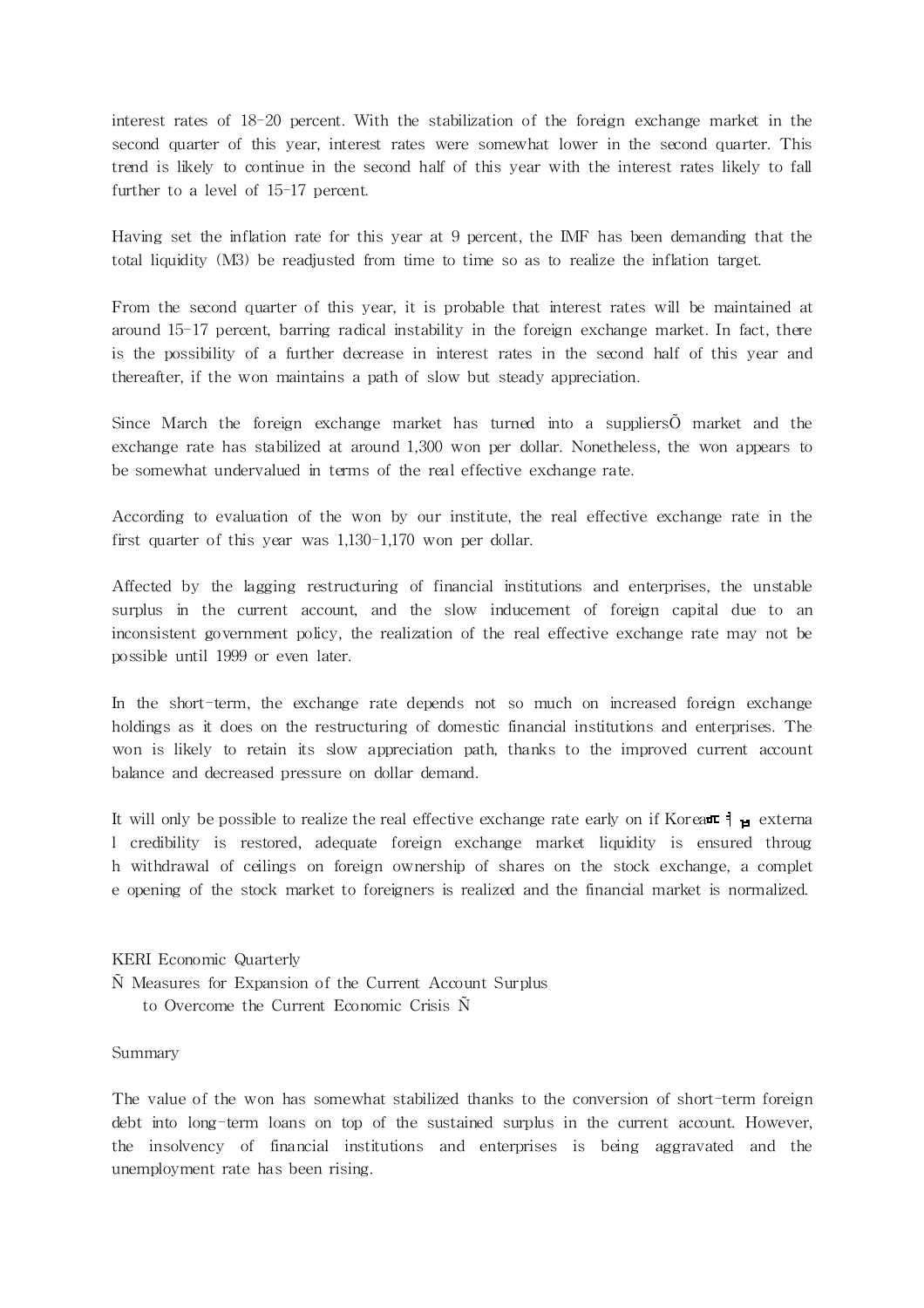If the current situation continues unabated, our industrial foundation will crumble and our potential growth capacity will dissipate rapidly making it rather difficult to join the ranks of advanced nations in the foreseeable future.

While foreign misgivings about Korea $\pi$  industrial production prowess has been mounting, the e fixed cost burden of domestic enterprises has been increasing due to the low operating rate s of plant facilities.

In order to resolve both the current foreign exchange crisis and the issue of mounting unemployment, it is necessary for us to endeavor to enhance the plant operating rate for at least one or two years so as to raise exports and thus expand the current account surplus. Thanks to stabilized world market prices of raw materials and the gradual stabilization of the foreign exchange rate, it is likely that this year will witness a current account surplus of around \$30 billion, provided that the current bottlenecks which stand in the way of increased exports are removed.

Furthermore, it may even be possible to attain a current account surplus of as much as \$50 billion this year, provided that the government remove the export bottlenecks to enable export-oriented enterprises to effectively boost their exports, imports of capital goods are minimized on the part of enterprises by minimizing facility investments as well as refraining from imports of consumer goods and raw materials for domestic use.

In order to overcome the current economic crisis through an increased current account surplus, a number of policies need to be implemented.

First, at least \$5 billion needs to be secured to help finance increased exports; second, export financing support measures need to be expanded, this includes the expansion of ceilings imposed by the Bank of Korea on the rediscount of trade-related bills of small- and medium-size enterprises; third, export/ import-related financial support of such state-run banks as the Export & Import Bank and the Industrial Bank of Korea needs to be augmented.

## 1. Fundamental Direction & Anticipated Effects

## Fundamental Direction

The value of the won is relatively stable thanks to the sustained growth of the current account surplus over the past four to five months and the successful conversion of short-term external debts into medium- and long-term debts. However, the insolvency of financial institutions and enterprises continues and the unemployment issue has been growing.

Korea $\blacksquare$   $\blacksquare$  export competitiveness on the world market is being threatened by the weakenin g Japanese yen and mounting pressure for the depreciation of the Chinese currency.

The protraction of the status quo or promotion of medium- and long-term economic recovery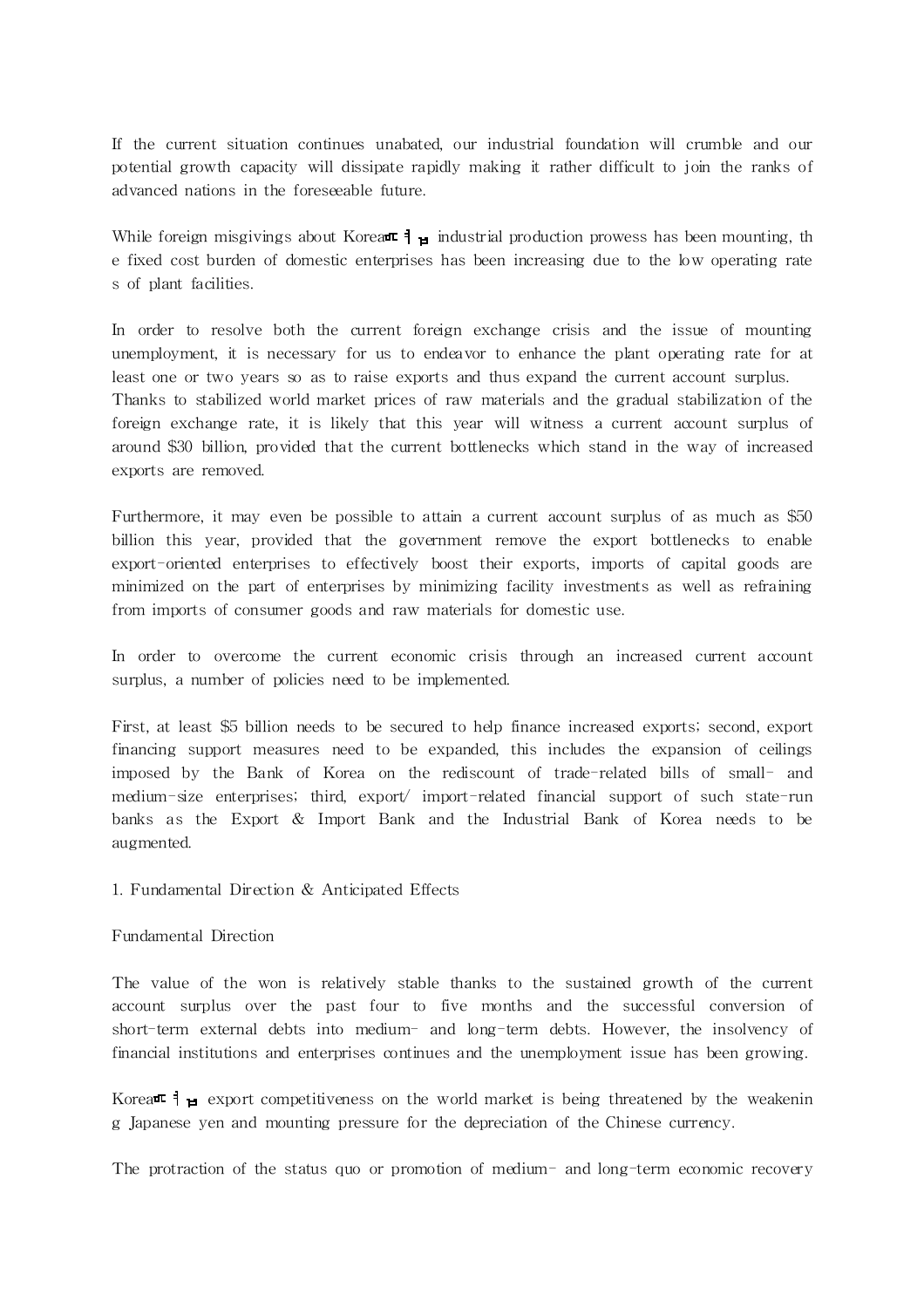measures may well result in an encroachment on the real economic foundation, quickly aggravating Korea $\blacksquare$   $\blacksquare$  potential economic growth capability and making it rather difficult t o realize Korea<sup> $\uparrow$ </sup>  $\uparrow$  efforts to join the ranks of advanced nations in the long-run.

While misgivings on the part of foreign countries about Korea $\pi$   $\uparrow$   $\downarrow$  excessive industria l production capacity remain high, the fixed cost burden of domestic enterprises has bee n mounting due to low plant operating rates.

Therefore, the sole way out of the current economic plight, marked by the foreign exchange crisis and growing unemployment problems, is to endeavor to raise plant operating rates for at least one or two years backed with efforts to boost exports and thus further expand the current account surplus.

Anticipated Effects

A. Increased employment through expanded plant operating rates

Enterprises need to refrain from expansion of industrial production capacity through increased facility investment. Instead it would be feasible to raise the current plant operating rate so as to boost employment.

In order to raise the plant operating rate for increased output of export goods, it will be necessary to import machinery maintenance parts, but imports of capital goods for expansion of production capacity needs to be minimized.

It is possible to raise the current plant operating rate by expanding the plant operating shift system which in turn raises employment.

The current average plant operating rate remains at 68 percent while the domestic demand for manufactured goods has decreased by as much as 20 percent. Thus, it will be possible to raise output for exports by around 30 percent without expanding existing plant facilities.

B. Easing the concern of foreign countries about Korea  $\mathbf{H}_{\mathbf{H}}$  excessive production capacity

It will be possible to ease the concern of foreign countries about Korea $\pi$   $\uparrow$   $\uparrow$  excessiv e production capacity by decreasing the import of capital goods and refraining from a n expansion of production capacity.

C. Decreased trade deficit with Japan

Decreased imports of capital goods also will lead to a decreased trade deficit with Japan. A current account surplus of \$50 billion will probably mean a decreased trade deficit with Japan from \$15.7 billion in 1996 and \$13 billion in 1997 to \$4.3 billion in 1998.

D. Enhancement of external credibility

A current account surplus of \$50 billion will account for 15 percent of the anticipated GDP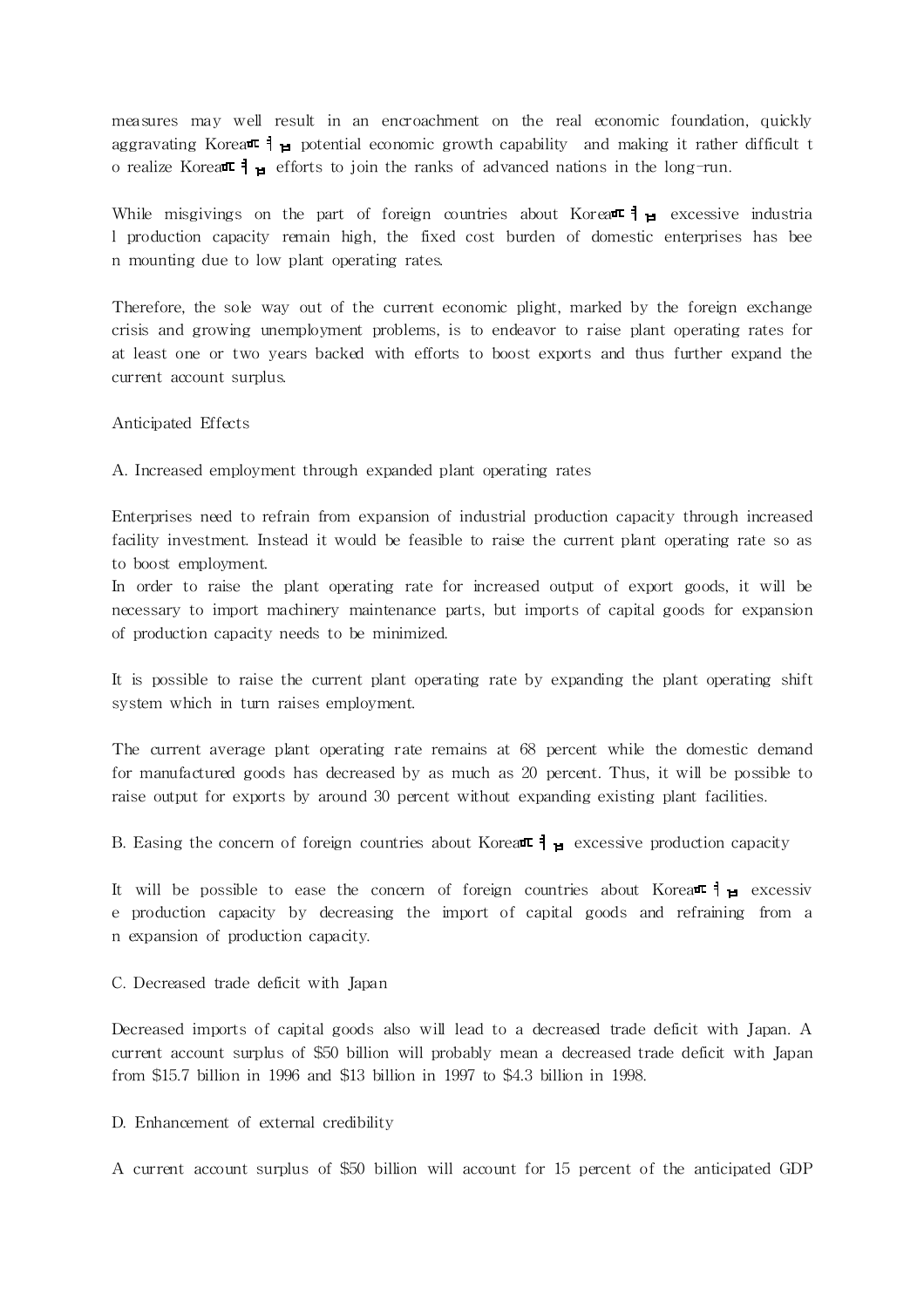for 1998 and will greatly increase Korea  $\parallel$   $\parallel$  external credibility. If the \$50 billion is used t o reduce foreign liabilities, it will greatly improve Korea $\pi$ ,  $\sharp$  foreign credibility.

# 2. Outlook and Prospects for Current Account Surplus

## Outlook

Assuming that exports will grow approximately 15.6 percent (\$22 billion) and imports will decline by about 22.8 percent (\$32 billion) over last year and that the unfavorable balance of invisible trade and unrequited transfer records make up a deficit of just \$1 billion this year, it will be possible to achieve a current account surplus of \$50 billion.

# Prospects of Current Account Surplus

# A. Exports

The average 1998 export growth rate of the 500 major firms, which account for over 70 percent of total annual exports, stands at 19.8 percent (about \$160 billion). Even if the performance in the first quarter is taken into consideration, it will still be possible to attain a combined export growth rate of 15.5 percent (about \$160 billion).

## B. Imports

Assuming that international market prices of raw materials remain stable coupled with a sharp decline in facility investment and efforts to curtail imports, 1998 imports will reach about \$108 billion Ñ a decrease of some \$36 billion from 1997.

Import growth of about minus 9 percent is anticipated in 1998 over 1997, due to the stabilized prices of raw materials on the world market and withered domestic demand.

Influenced by lagging world demand for primary industrial products (including crude oil, gas, coal, and nonferrous metals), their prices are likely to decrease. Of particular note, interna tional market prices of crude oil have dropped sharply, making it possible to reduce crude oil imports by \$7-8 billion this year.

Imports of capital goods this year are likely to remain at 50 percent of last year  $\mathbb{I}_{\mathbb{H}}$  due to a sharp cutback in facility investments for new plants an/or renovation of existing facilities.

In fact, the reduction in imports of capital goods this year is inevitable in view of decreased access to foreign exchange loans, inducement of foreign capital, and importation of capital goods on a lease basis, not to mention the restricted money supply available to private enterprises.

When and if imports of capital goods (machinery and equipment) from Japan are nearly halved (around 47.4 percent) from last year  $\mathbb{I}_{H}$  level, it will mean conservation of foreig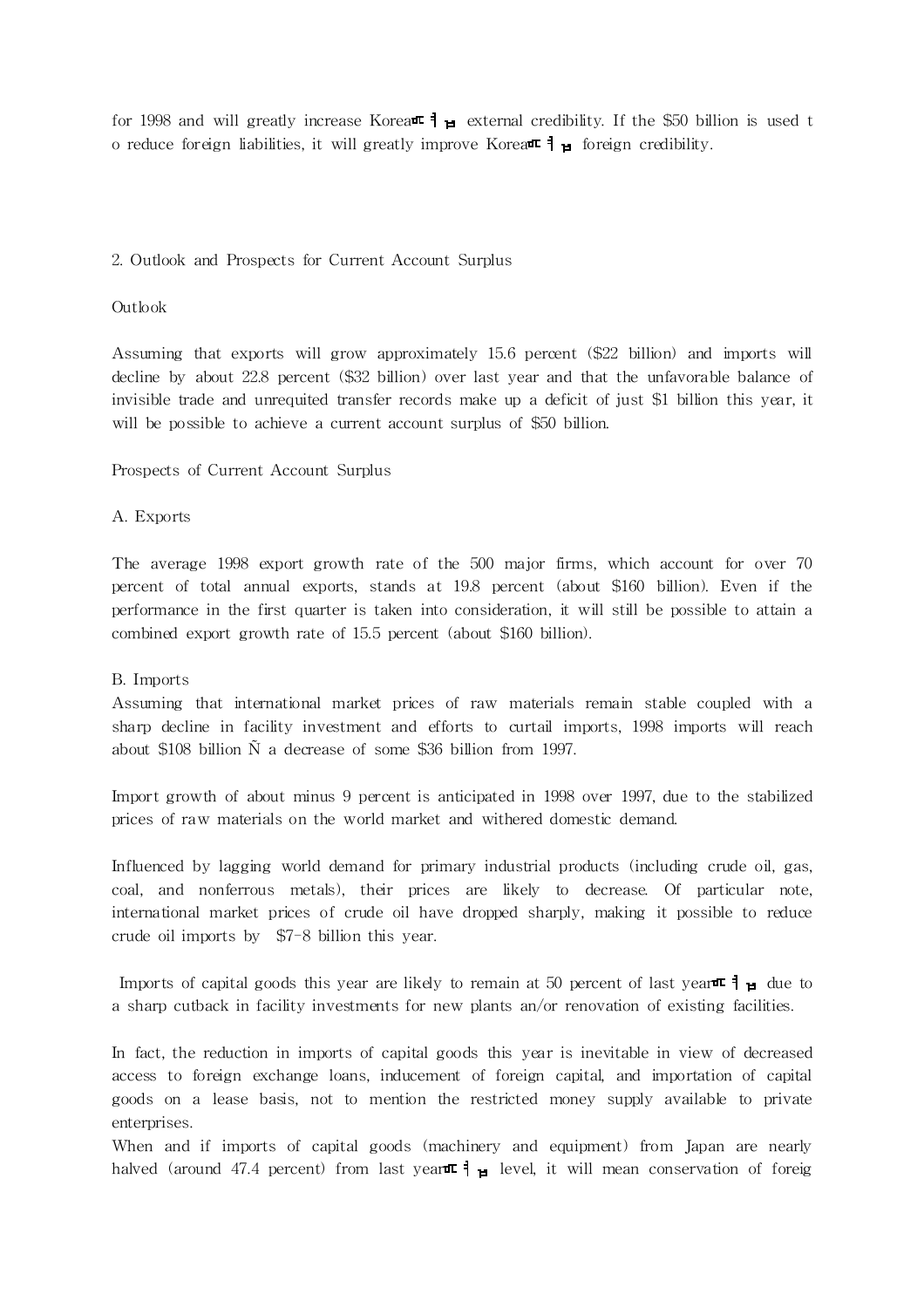n exchange amounting to \$6 billion this year in this sector alone.

A survey conducted by the FKI disclosed that the manufacturing industry plans to reduce their facility investments by 42.3 percent this year. In the case of all industries, the annual reduction rate is projected at 30.1 percent this year.

### C. Services and Capital Transaction Balance

The services and investment balance account is likely to mark a deficit of around  $$1-2$ billion this year despite increased payment of interest on foreign credits, provided that tourism expenditures are contained at the current level and the favorable unrequited transfer balance is maintained at the current level.

In the capital transaction sector, an influx of over \$15 billion is anticipated this year, thanks to expanded liberalization of the domestic capital market, while no substantial investment overseas by domestic enterprises is anticipated. The \$50 billion anticipated surplus in the current account this year thus can be used for the reimbursement of foreign credits.

3. Support Measures

A. Expansion of Export/Import Financing

Foreign exchange for financing exports and imports needs to be maintained

It will be necessary to maintain at least \$5 billion to help finance exports. (This sum could be raised to \$10 billion, if foreign exchange holdings are raised to an optimum level.) The government has adopted a plan to secure the \$5 billion, including IBRD credits, to support export efforts. In the case of Thailand, use of \$11.5 billion in foreign credits is planned to help finance exports this year.

Expansion of foreign trade financing by the Bank of Korea

The ceiling on the rediscount of trade bills for small- and medium-size enterprises needs to be raised, along with the financing rate per export unit price.

Foreign trade-related commissions, including foreign exchange conversion commissions and foreign exchange commissions, need to be lowered.

Measures need to be adopted to facilitate the purchase of D/A export bills and the opening of L/Cs for the import of raw materials for the manufacture of export goods.

Part of the foreign exchange earmarked for financing exports needs to be allocated to the Export/Import Bank and the Industrial Bank of Korea along with the establishment of a 音 pecial windowÓ to exclusively handle foreign trade financing.

The deadline for settlement of import  $L/Cs$  needs to be extended from the current six months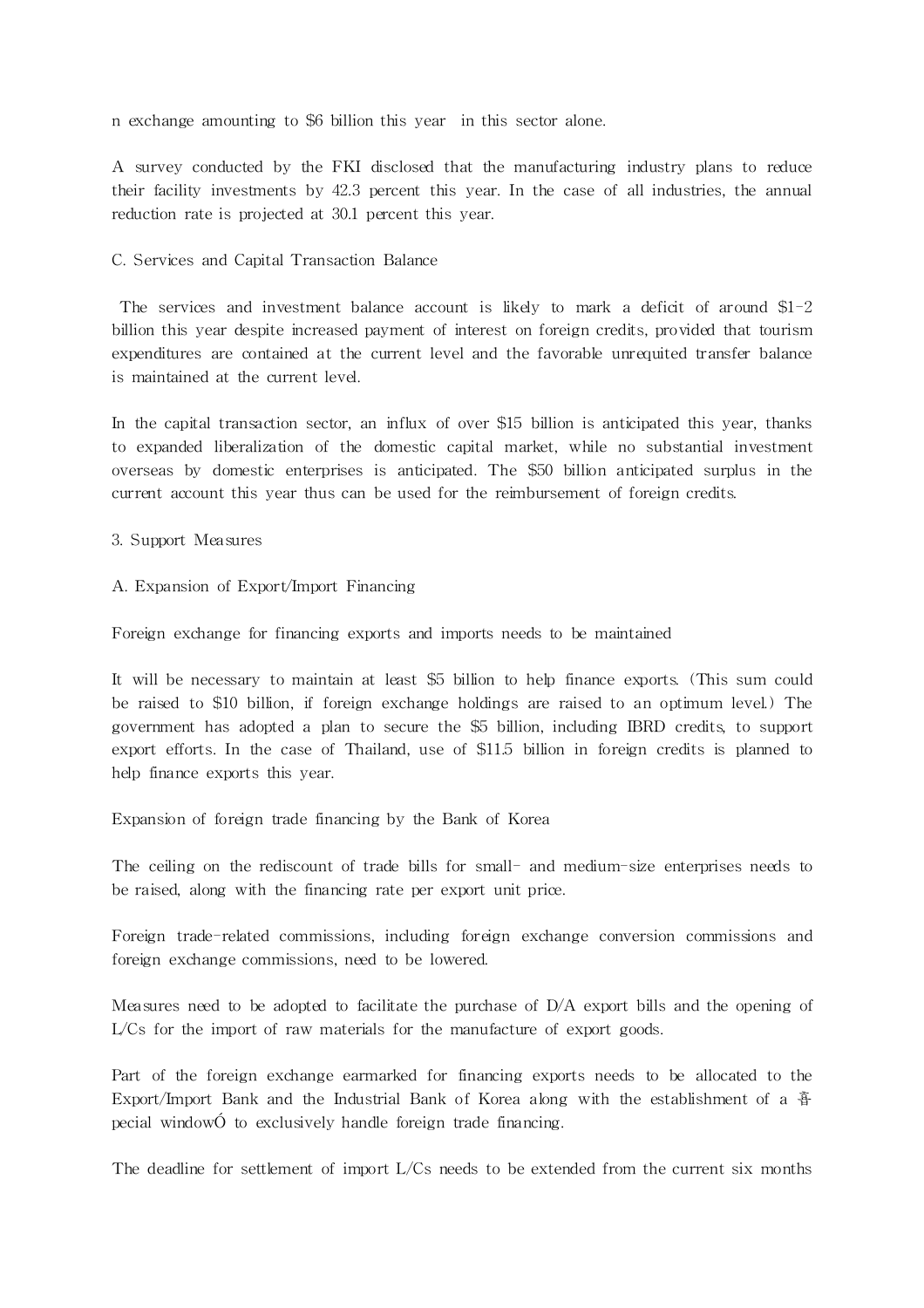to 360 days as is the case in Japan and other advanced countries.

Measures are needed to utilize effectively export support funds earmarked by foreign countries to help facilitate their own exports

It is necessary to make best use of export financing funds of foreign countries established to stimulate exports of their own products.

B. Strengthened Functions of State-run Banks to Boost Exports

In view of the limited role of commercial banks in financing foreign trade, it is urgently necessary to strengthen the functions of state-run banking institutions to support foreign trade efforts effectively.

It is probable that the restricted role of ordinary banks in financing foreign trade will last for a considerable period yet in view of their need to meet the minimum capital adequacy requirements imposed by the Bank of International Settlement and of their limited foreign exchange resources stemming from a low international credit rating.

The Industrial Bank of Korea needs to expand its foreign trade loans as well as industrial financing. It will be possible to boost its role for financing foreign trade and industrial development by raising its paid-in capital by as much as 1 trillion won (by converting the shares held by the government into a direct government investment). Its current paid-in capital is 3.67 trillion won.

In order to effectively utilize the increased paid-in capital in kind (government shares) for loans, it would be possible to have those enterprises that borrow funds from the bank to purchase bank shares with 3-5 percent of their borrowed funds from the bank. This will also contribute to the gradual privatization of the state-run bank.

The Bank of Korea should be allowed to rediscount the foreign trade bills purchased by city banks. Enterprises eligible for loans for the procurement of capital goods need to be expanded to cover ordinary enterprises as well.

Loans available from the Export/Import Bank should be expanded and its functions strengthened

Trade-related loans should be expanded by raising the Export/Import Bank  $\blacksquare$   $\blacksquare$  paid-in capita l by 1 trillion won through the conversion of government held shares into direct governmen t investment. Its current paid-in capital is 1.1 trillion won.

The bank needs to be allowed to handle short-term trade financing. Currently the bank is not allowed to make trade-related loans repayable within six months or less. Part of the interna tional credit funds available under the IMF bailout program should be allocated to the bank to help finance foreign trade-related loans.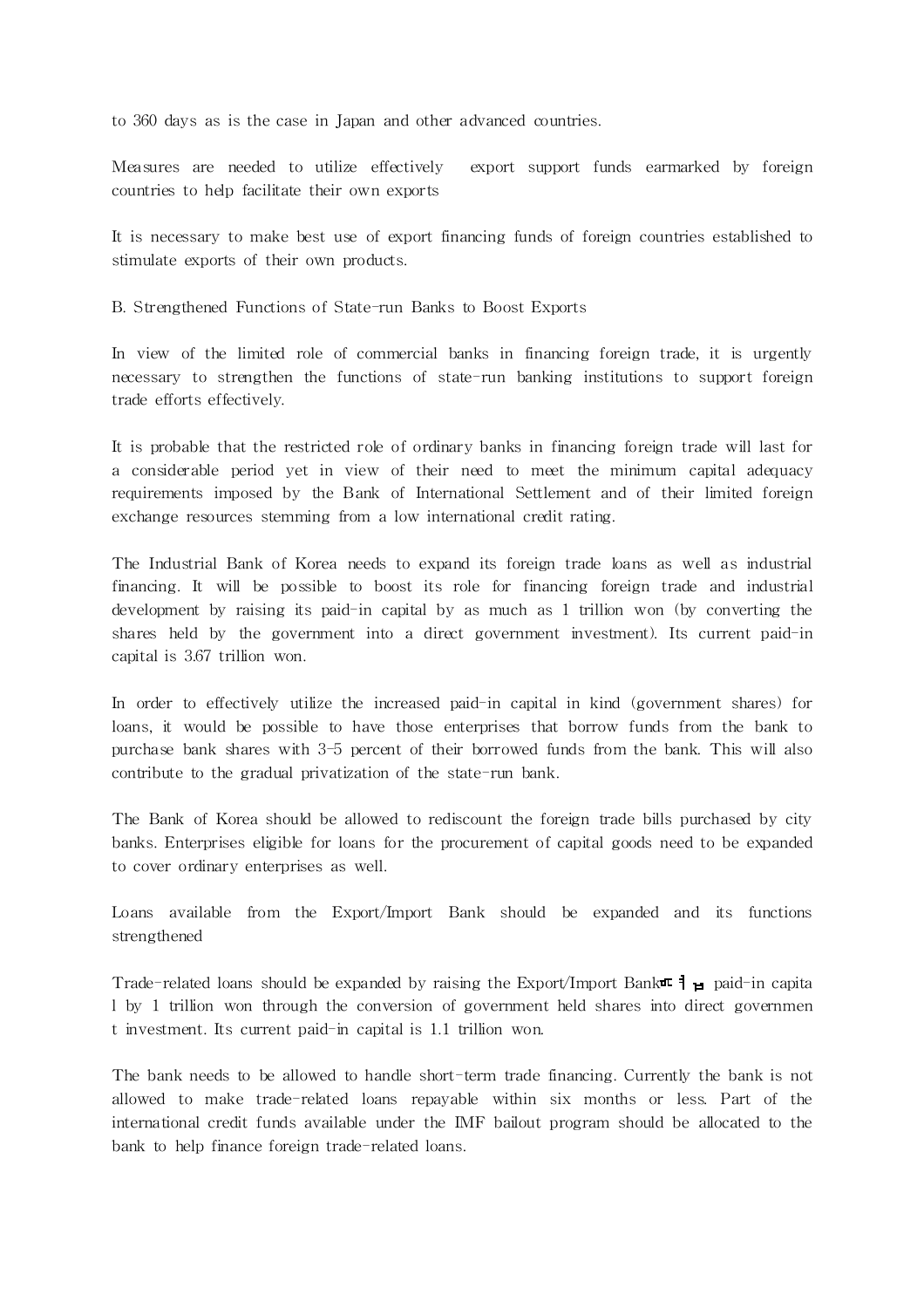Appendix 1 Journal of Economic Policies & Measures (From January 3, 1998 to April 15, 1998)

January 3

Bank of Korea announced plans to take over 6.5 trillion won in deposit insurance fund.

Ministry of Finance & Economy announced that purchases of foreign exchange export bills will be excluded from banksÕ foreign exchange position ceiling in order to facilitate banksÕ purchase of export bills.

Ministry of Commerce, Industry and Energy announced that \$1 billion of the credits from the ADB will be added to the credit guarantee fund for small- and medium-size enterprises.

January 13

Ministry of Finance and Economy announced state-guarantee of settlement for external liabilities of domestic financial institutions.

January 15

Bank of Korea ordered Korea First Bank and Bank of Seoul to reduce capital, while requesting the government and the Deposit Insurance Corp. to invest in the banks. January 17

Ministry of Finance & Economy imposed anti-dumping duties on medium-quality fiberboard from Malaysia.

Ministry of Construction and Transportation launched a project to establish a land management informa tion system.

January 24

Ministry of Commerce, Industry and Energy raised prices of LNG and LPG.

January 26

Bank of Korea revised loan ceilings and abolished credit prohibition system.

Bank of Korea and Bank Supervisory Board announced that excessive cross repayment guarantees demanded by banks for their loans to enterprises will be banned.

January 29

Government concluded negotiations with foreign financial institutions to extend the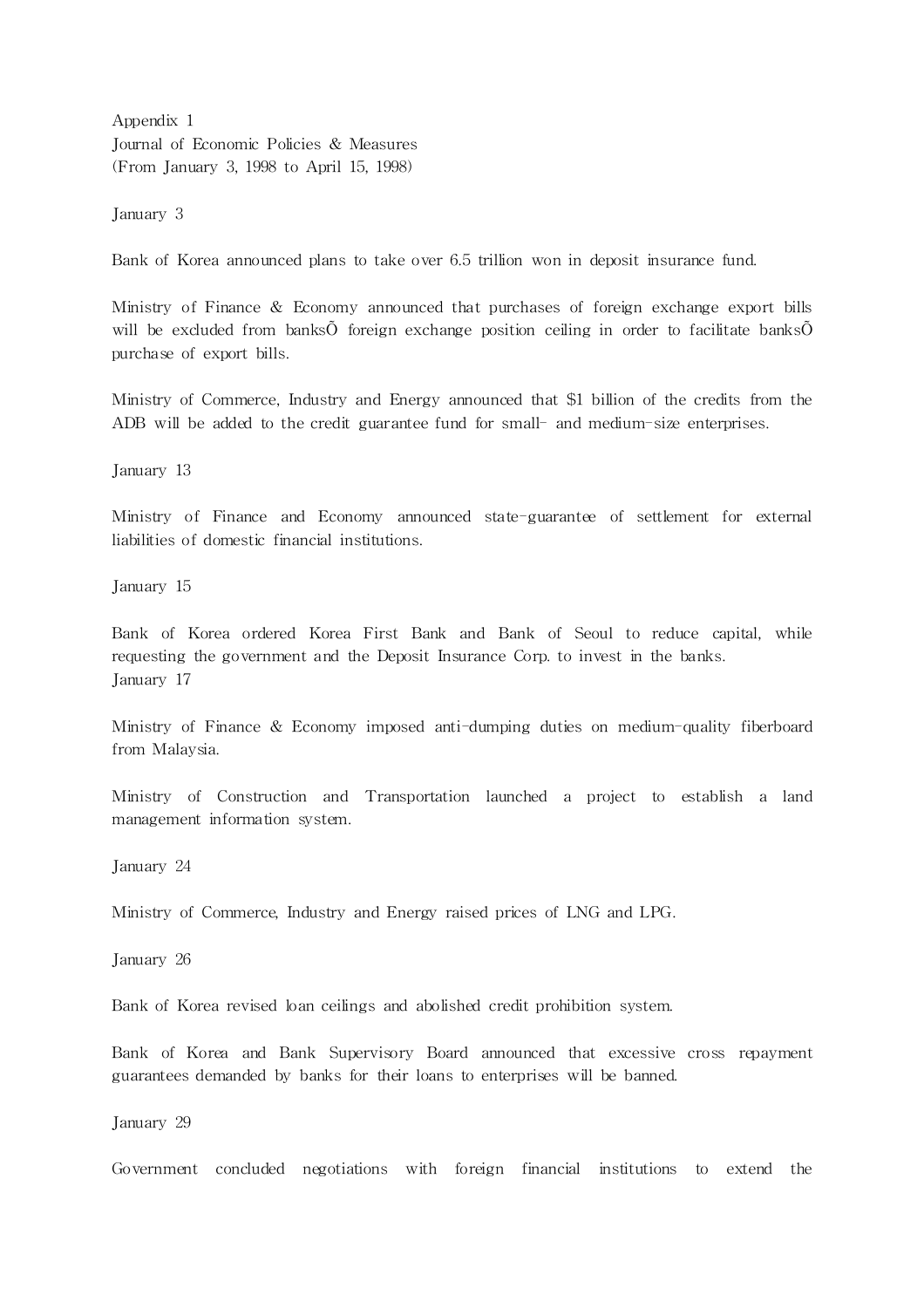less-than-one-year maturity of short-term loans made to domestic financial institutions by one, two or three years with government repayment guarantees.

January 30

Government invested 750 billion won each in Korea First Bank and Bank of Seoul in kind, i.e., its shares of Korea Electric Power Corp. and Korea Tobacco & Ginseng Corp.

February 2

IBCA of Britain upgraded Korea $\pi$  |  $\mu$  credit rating by five steps from B-to BB+.

February 8

Ministry of Finance & Economy announced measures to stabilize financial institutions and open the of short-term financial market to foreign competition.

February 11

Korea Stock Exchange announced that from March 2 the maximum allowed daily spread of listed share prices would be raised from the current 8 percent up or down to 12 percent.

February 17

IMF approved \$2 billion bailout credit for Korea.

Ministry of Finance & Economy revoked the licenses of 10 merchant banks.

S&P of the United States upgraded Korea $\pi \nmid_{\mathbf{H}}$  credit rating by three steps from B+ to BB+.

February 19

Bank of Korea announced that the ceiling on total loans would be raised by 1 trillion won from March 2.

March 16

Ministry of Finance & Economy announced results of its negotiations for extension of short-term loan maturities.

March 17

Bank of Korea announced its preliminary tabulation of 1997 National Account, marked by a decrease of per capita GDP from \$10,543 in 1996 to \$9,511 in 1997.

March 23